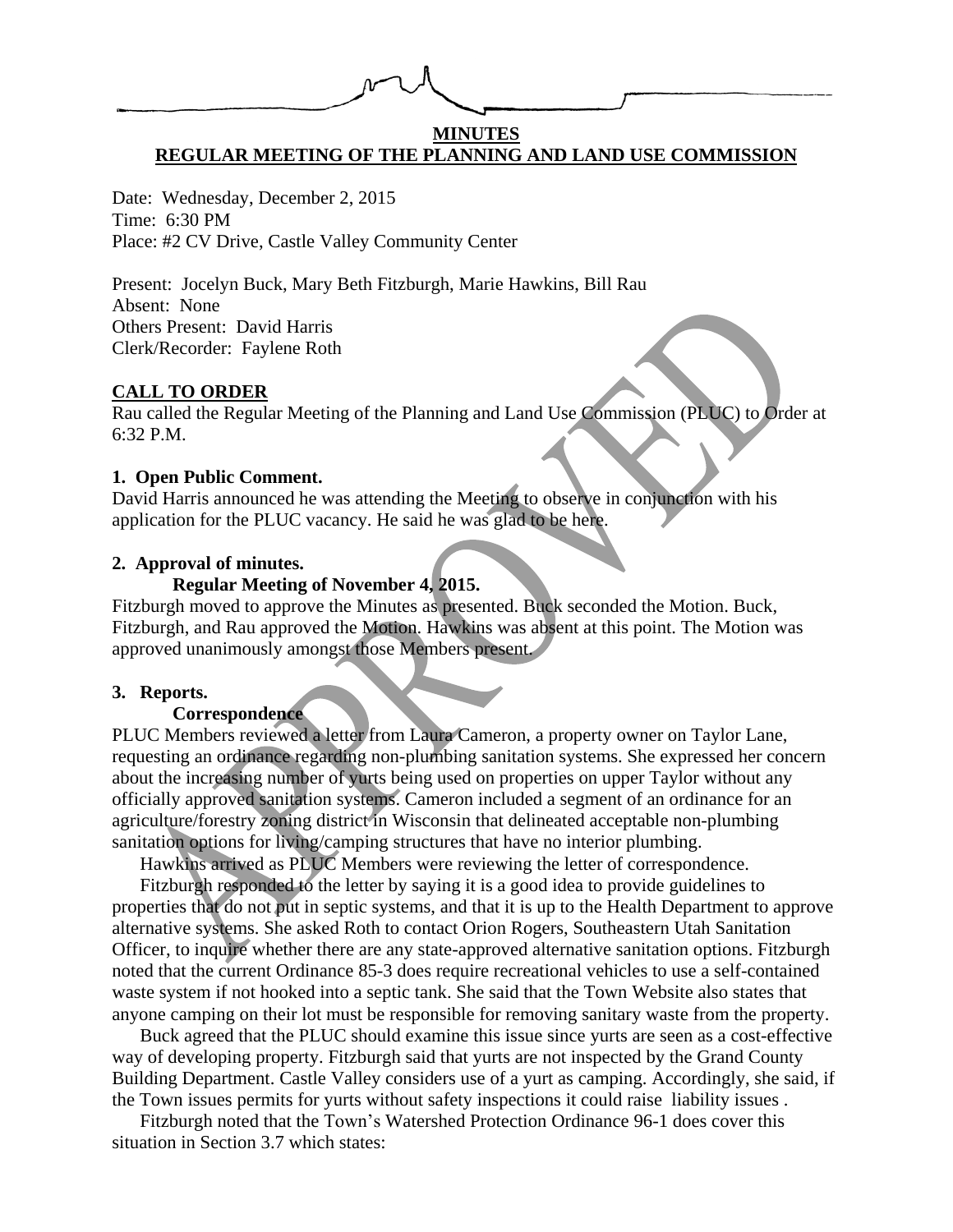"4.6 Sanitary Sewage Disposal System Required. Any person who owns, operates, maintains or permits the of any house, cottage, cabin or human habitation or camping place shall be required to provide and maintain a sewage disposal system satisfactory to the Utah State Sanitarian, and upon his failure so to do, the Utah State Sanitarian shall close, seal, and prevent the use of such house, cabin, or human habitation or camping place."

Roth, CV Building Permit Agent, said that this information should be included in the Town's Building Permit Agent Procedure Outline and in the Building Information Sheet provided on the Town website and in the building information packet.

PLUC Members discussed a variety of responses, including a non-plumbing sanitary permit, sending updates on key zoning issues to new property owners, all property owners, and/or realtors. The cost of a bulk mailing of a letter or postcard and who would bear the expense was discussed.

Roth described the current method used by Town staff to identify new owners which depends on new owners contacting the Town or asking for building permit information, returned mail, and periodic updates from the County Recorder's Office. Fitzburgh asked Roth to contact the Recorders Office to see if they would inform the Town whenever property in Castle Valley is sold, and if they won't then for Roth to go periodically to their office to get this information.

Rau asked that the Town Council provide input to the PLUC Report at the next Town Council Meeting about ways to keep property owners informed of zoning issues.

Fitzburgh will email PLUC Members a list of key zoning rules for new, or all, property owners. She asked for review and comments from PLUC Members.

## **Town Council (TC) Meeting.**

Fitzburgh also reported that an initial report on the Town's Water Study was presented at the last Council Meeting. A copy of the Power Point slides are available for viewing at the Town Office and at the Castle Valley Library. Fitzburgh also reported that the TC approved the Hazard Mitigation Plan and that David Harris has applied for the PLUC vacancy.

# **Hazard Mitigation Committee (HMC).**

Rau reported that the TC approved and accepted the Hazard Mitigation Plan. He said the Plan culminates two years of good work by the HMC and apparently goes beyond what many municipalities have prepared. The next step, he said, is to prepare an operational plan which Council Member Duncan will take on next year.

### **Permit Agent.**

Roth presented November permit activity which include a Certificate of Occupancy, an electrical permit, a septic permit, a building permit for a shed with carport, and a building permit for a portable pre-fab shed.

# **Procedural Matters.**

Rau announced that he will stand for chair for next year unless challenged.

# **NEW BUSINESS**

## **4. Discussion and possible action re: recommendations to the Town Council for approval of conditional use permit (CUP) and business license renewals for 2016.**

Roth presented the lists of CUP renewals and business license requests for 2016. Fitzburgh noted that Premise Occupation should be changed to Premises Occupation and noted that the Type of CUP (Home or Premises) does not always appear in the list. Roth will investigate and correct the missing information and request that John Groo correct the spelling on the database.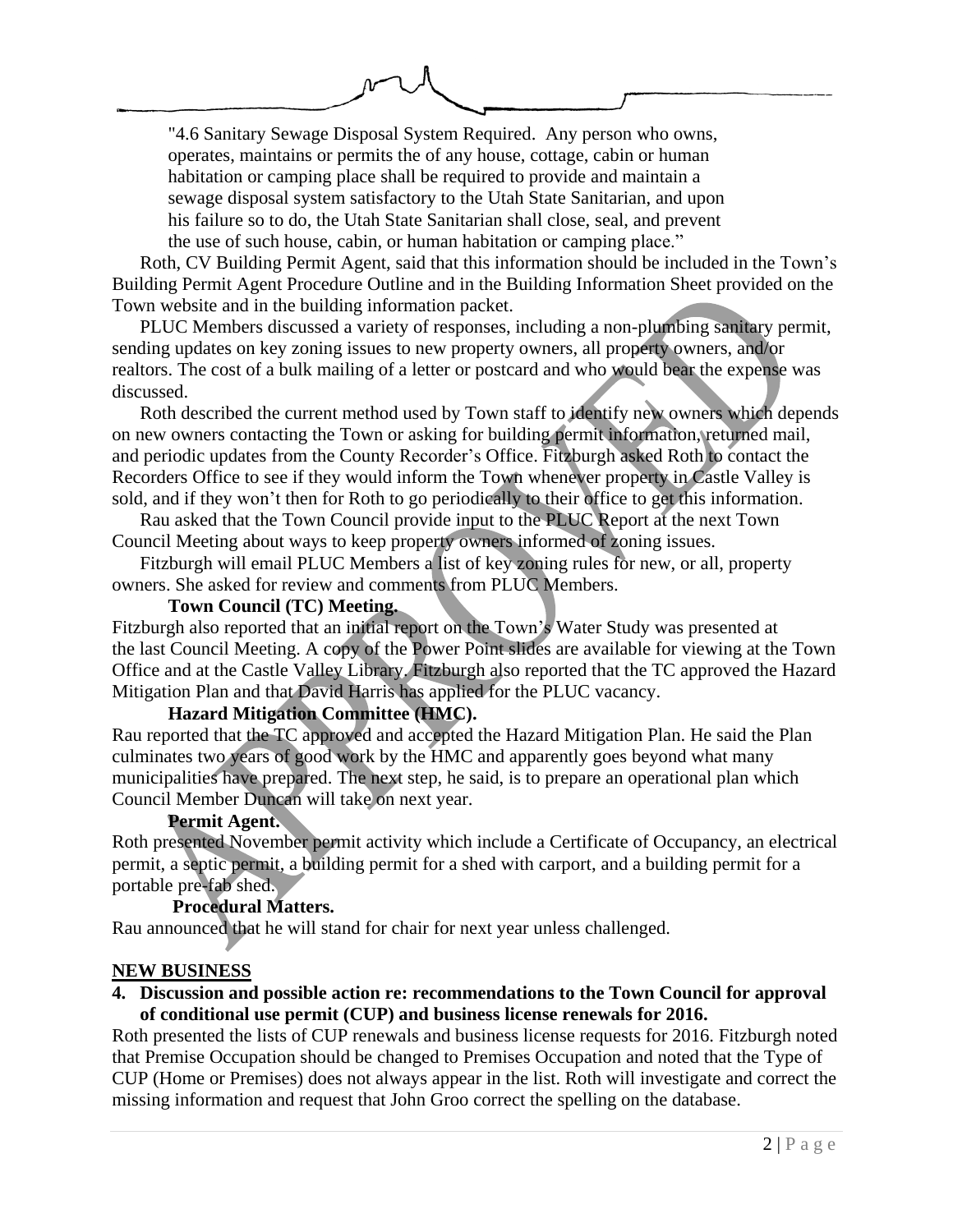

Fitzburgh moved that the PLUC recommend the renewal of the Conditional Use Permits listed with "premise" changed to "premises" and the renewal of the Business Licenses as presented. Buck seconded the Motion. Buck, Fitzburgh, Hawkins, and Rau approved the Motion. The Motion passed unanimously.

### **UNFINISHED**

- **5. Discussion re: future amendments to Ordinance 85-3 (tabled).**
- **6. Discussion and possible action re: regulations for solar panels, windmills, and other alternative energy structures (tabled).**

Fitzburgh moved to untable Item 6. Hawkins Buck seconded the Motion. Buck, Fitzburgh, Hawkins, and Rau approved the Motion. The Motion passed unanimously.

Fitzburgh presented proposed language in the Definitions section and in Section 4.15 related to solar installations. She asked for feedback.

PLUC Members discussed wording in Item 4.15.A(8) about height requirements involving pitch, height above roof, and maximum height. They also discussed preferences for ground , and shielding. Fitzburgh commented that the intent of most ordinances is to encourage solar. She said that some ordinances give rated preferences to solutions to problems such as shading. She did not think, from what she has read from a report to the city of Denver on the issue, that prohibiting solar projects for aesthetic reasons alone would have solid legal standing.

Fitzburgh pointed to language in the proposed definition for Solar Energy Systems and in the opening paragraph of Section 4.15 that limit solar systems to an accessory use on the property. She said that would limit solar installations to single lots for residential and agricultural uses and prohibit solar farms and solar co-op systems. She referred to an earlier investigation by Bruce Keeler which indicated that the distances between residences in Castle Valley would make co-op systems inefficient. Further discussion covered the possibility of restricting routine approvals to systems under 9kW and requiring PLUC approval for larger systems. Fitzburgh clarified that the references in Section 4.15.5 to Sections 5.3 and 5.2 refer to current height and setback requirements.

Fitzburgh said that the language in 4.15.4 regarding dismantling and removal of systems that are not in working order was taken from a Fort Collins, CO, ordinance and was based on regulations in the International Building Code which are followed by the Grand County Building Department. There was discussion about who would determine whether a system was in working order. Fitzburgh said it is the County Building Inspector's job to condemn and red tag unsafe properties. Rau will confirm this with the Building Department.

PLUC Members agreed that solar permits should be determined routine or nonroutine according to size (possibly 9kW) and that ground installations should be lower than 25 feet. Based on the importance of the visual nature of Castle Valley noted in the last Survey, Rau suggested giving more consideration to issues surrounding the visual impact of solar installations. It was generally agreed that access easements from neighbors was not supported, but applicants could be asked to consider the location of neighbors' residences and windows when siting their panels. Greater setbacks could be another solution, although it was noted that efficient siting also depends upon the location of the property owner's meter and/or electrical panel.

Fitzburgh plans to contact the contractor who put in the solar panels at the Town building and to ask him about height requirement, roof pitch, maximum ground height, batteries, emerging technologies, and solar hot water systems. Rau will ask Bob Lippman about battery disposal.